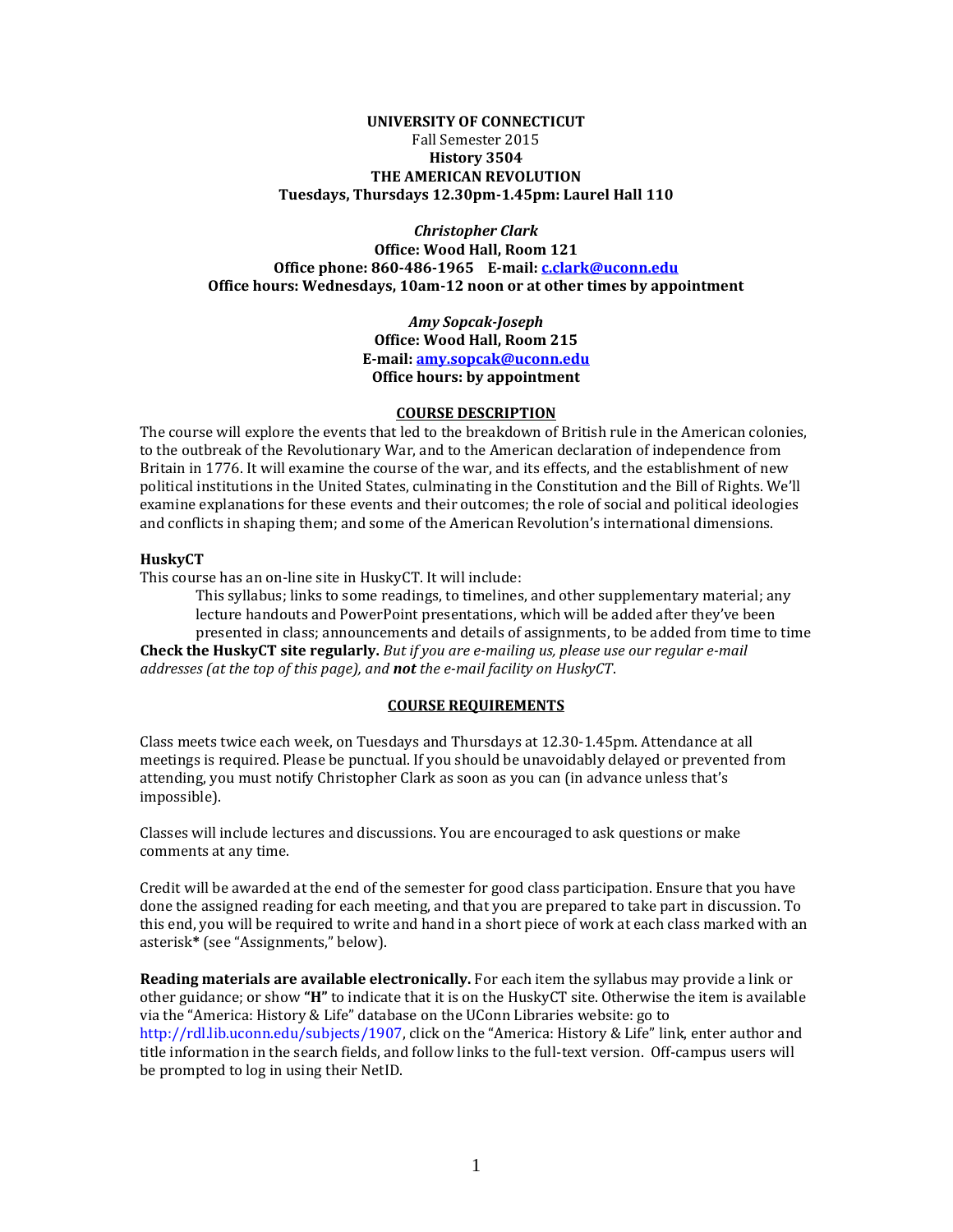## **ASSIGNMENTS**

For classes marked **\*…\*** in the syllabus you must prepare a 400-word (two page, double-spaced) paper on an aspect of the week's topic, and submit this to the HuskyCT site by the start of class. *You must submit a total of* **five** *of these* **2-page papers** *during the semester, at least* **three** *of them on or before October 15.*

Each paper you submit will be graded and returned to you. Grades for the 2-page papers will contribute, along with participation in discussion, to the "class participation" component of your final course grade. Failure to complete three 2-page papers by October 15 or five 2-page papers in total will result in a lower final course grade.

In addition to the regular reading and writing assignments and class participation, each student will complete an **8-page research paper**, due at the final class meeting on December 10, and a **final examination**, at a date and time in Exam Week to be announced.

## **The 8-page research paper**

Each student will conduct research for and write an 8-page paper on an aspect of the American Revolution, based on primary source material, and will submit this by December 10. The HuskyCT site homepage has a link to a file containing a list of American newspapers and British political magazines of the Revolutionary era that are available electronically via the UConn Libraries website. *Either* choose a colony/state and a year between 1760 and 1791, and read a newspaper from that state for that year, *or* select a major event between those dates and read the coverage of it in several newspapers. Write a paper based on your findings, referring when relevant to themes raised by your other reading. Further details of this assignment will be given in class and posted to the HuskyCT site.

## **Grading**

Research paper: will count for 40% of the final course grade Final exam: 30% The remaining 30% of the grade will be based on participation in class discussion and the five 2-page writing assignments

Failure to submit any assignment will result in an "F" for that portion of the final course grade.

## **Standards for grading papers and exams**

Participating in class and completing assignments are necessary, but not sufficient, to earn a high grade. Work must also be of good quality.

**"A"** is for work of very high quality, demonstrating an accurate and insightful understanding of the topic, which states and develops a coherent line of argument that is well supported by evidence and attentive to historical context, and that is well written and free of major spelling or grammatical errors;

**"B"** is for good-quality work that demonstrates an accurate understanding of the topic, develops a clearly identifiable line of argument, adequately supported by evidence and grasp of historical context, and is organized into coherent paragraphs and complete sentences with few errors of spelling or grammar;

**"C"** is for mediocre work that fulfils the requirements of the assignment, but is superficial or simplistic, shows incomplete understanding of the topic or of the historical context, or is poorly written or poorly organized;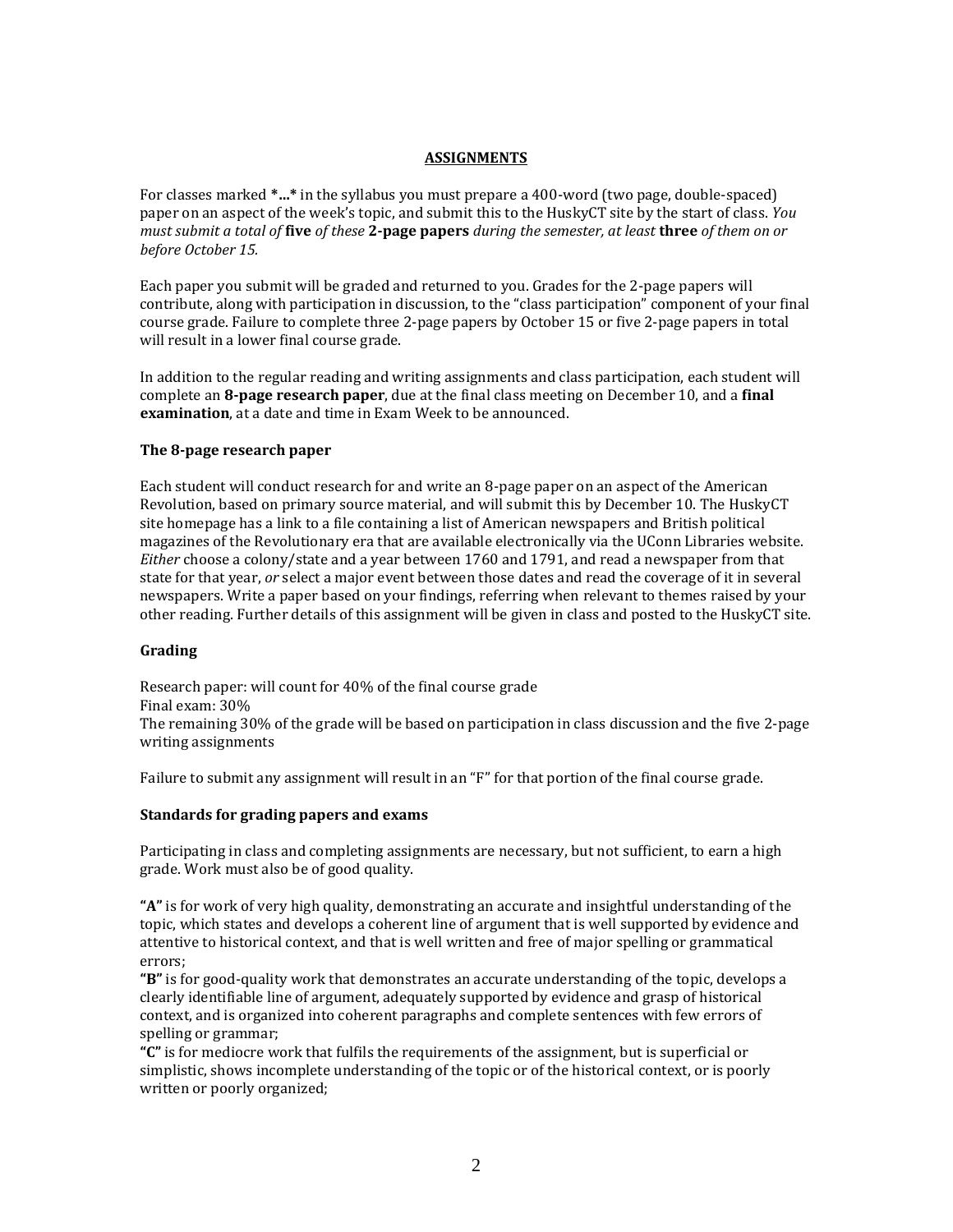**"D"** is for poor-quality work that falls short of fulfilling the requirements of the assignment because it lacks understanding, fails to attempt to make an argument, or is badly written or organized; **"F"** is for work that demonstrates ignorance of the topic, or that is in any way plagiarized.

### **A warning about cheating and plagiarism**

Academic misconduct is a violation of the University of Connecticut's Student Code and will not be tolerated. Misconduct includes signing an attendance sheet for another student; copying or sharing answers in papers or exams; plagiarism; having someone else do your academic work; having unauthorized materials or using any electronic device in an exam; or communicating with another student in an exam.

Penalties range from an F for an individual piece of work to an F for the course according to the seriousness of any offense.

*Plagiarism in written work consists of presenting someone else's words as if they were your own*. We check submitted papers to ensure that this has not happened. Here are some general suggestions for avoiding plagiarism. Please read and follow them all:

When you are writing a paper, you may not copy any passage from a book, article, website, or any other person's writing without indicating that you are doing so.

Direct quotations must be in quote marks, and the sources for all passages must be provided.

Cutting and pasting passages (from any source), paraphrasing them (by adding or cutting out words), or altering words to disguise the origin, is as unacceptable as direct copying without attribution, and will be treated similarly.

However, a paper that consists mainly of quoted passages from other sources is likely to earn a poor grade. *Your aim when writing should be to express as much as possible of what you want to say in your own words.* Quotations should usually be brief, and used mostly as evidence to illustrate or demonstrate what you intend to argue.

You can avoid plagiarism by taking care when you make notes to indicate the sources you are using, and to place in quote marks any passages you copy directly into your notes.

When you use your notes to help compose what you are writing, do not copy directly from them, but find fresh ways of expressing what you are trying to say.

Do not draft a paper by cutting and pasting copied passages into it, even if you intend to delete these or place them in quotation marks and provide citations. In your hurry to finish the paper you might omit to remove or edit these passages.

*Guidance about avoiding plagiarism and citing sources can be found at [www.plagiarism.org,](http://www.plagiarism.org/) which you are strongly encouraged to consult.* The units "Plagiarism 101" and "Citing Sources" are particularly relevant.

If you have any doubts or questions about how you should proceed, ask.

You should also read and be familiar with UConn's statements and advice on academic integrity, accessible via the links a[t http://community.uconn.edu](http://community.uconn.edu/)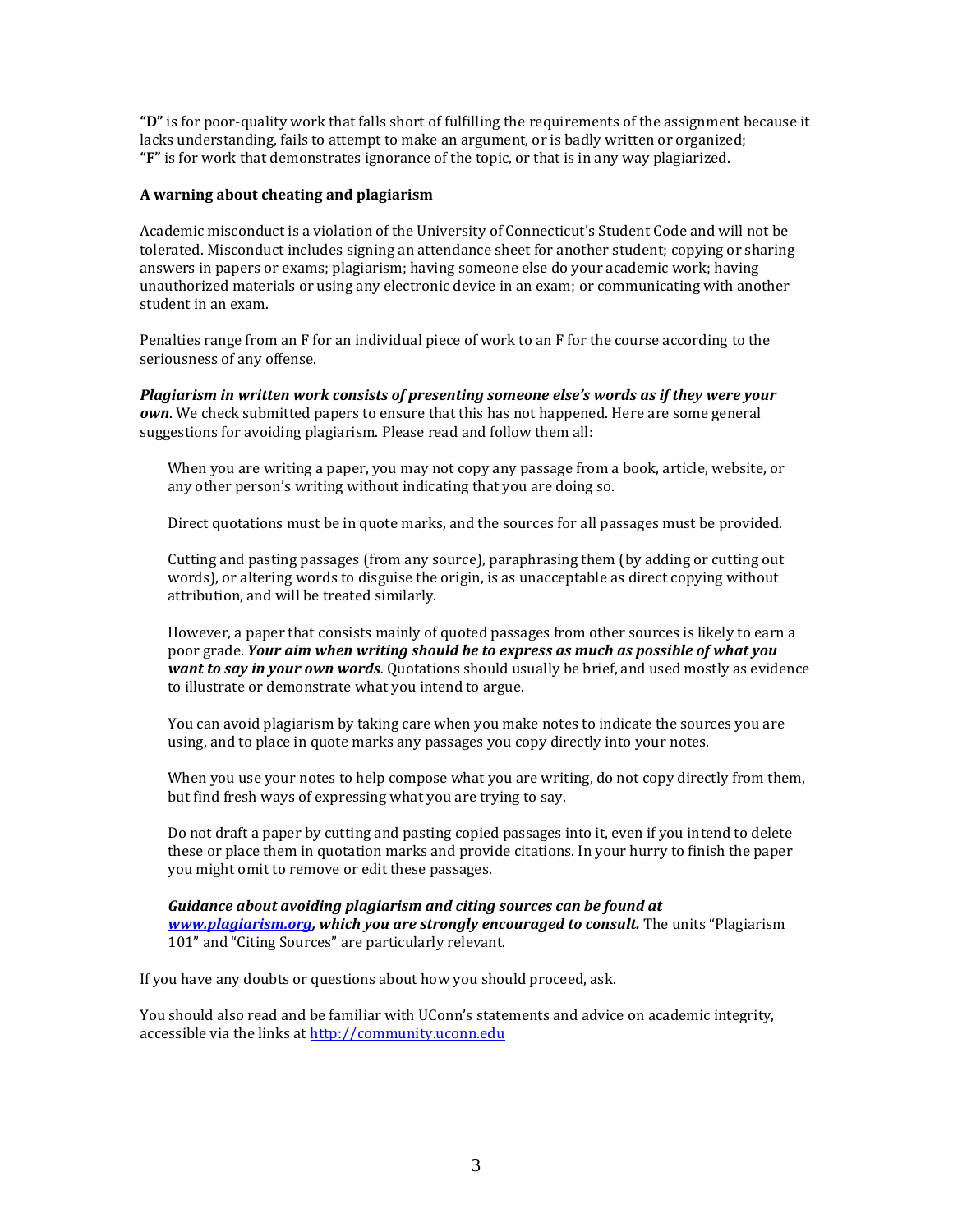### **Honors conversion**

Students who wish to seek Honors credit for this course may do so by completing an additional assignment approved by the instructor. Brief details are available at the "Honors conversion" link on the course HuskyCT site.

## **CLASS SCHEDULE AND READING ASSIGNMENTS**

As noted on page 1, where no link is provided or **"H"** shown to indicate the HuskyCT site, access items via the "America: History and Life" database from [http://rdl.lib.uconn.edu/subjects/1907.](http://rdl.lib.uconn.edu/subjects/1907)

## **September 1 Introduction to the course**

## **September 3 The Declaration of Independence**

*Read:* 

Declaration of Independence (1776)[: http://avalon.law.yale.edu/18th\\_century/declare.asp](http://avalon.law.yale.edu/18th_century/declare.asp) Thomas Jefferson's "original rough draft" of the Declaration of Independence: <http://www.loc.gov/exhibits/declara/ruffdrft.html> Pauline Maier, *American Scripture: Making the Declaration of Independence* (1997), 143-153 **H**

## **September 8 American society before the Revolution**

*Read:* 

Gordon S. Wood, *The Radicalism of the American Revolution* (1992), 11-57 **H** Jon Butler, *Becoming America: The Revolution Before 1776* (2000), 8-49 **H**

## **\*September 10\* The Seven Years' War and its implications**

*Read:*

The Albany Plan of Union (1754): [http://avalon.law.yale.edu/18th\\_century/albany.asp](http://avalon.law.yale.edu/18th_century/albany.asp) The Treaty of Paris (1763): [http://avalon.law.yale.edu/18th\\_century/paris763.asp](http://avalon.law.yale.edu/18th_century/paris763.asp) Fred Anderson, *Crucible of War: The Seven Years' War and the Fate of Empire in British North America, 1754-1766* (2000), 518-528 **H**

## **September 15 Colonists, Native Americans and the "West"**

*Read:*

James Glen, Governor of South Carolina, "The Situation, Strength, and Connections of the Several Nations of Neighbouring Indians," (1761): [http://www.let.rug.nl/usa/documents/1751-](http://www.let.rug.nl/usa/documents/1751-1775/governor-glen-the-role-of-the-indians-in-the-rivalry-between-france-spain-and-england-1761.php) [1775/governor-glen-the-role-of-the-indians-in-the-rivalry-between-france-spain-and-england-](http://www.let.rug.nl/usa/documents/1751-1775/governor-glen-the-role-of-the-indians-in-the-rivalry-between-france-spain-and-england-1761.php)[1761.php](http://www.let.rug.nl/usa/documents/1751-1775/governor-glen-the-role-of-the-indians-in-the-rivalry-between-france-spain-and-england-1761.php) Paxton Boys' petition: "A Declaration and Remonstrance of the Distressed and Bleeding Frontier Inhabitants of the Province of Pennsylvania …," (1764), 10-18: <https://archive.org/stream/declarationremon00smit#page/18/mode/2up> Royal Proclamation (1763): [http://avalon.law.yale.edu/18th\\_century/proc1763.asp](http://avalon.law.yale.edu/18th_century/proc1763.asp) Amibalon Mingo (Choctaw) recalls the arrival of the British in 1765: <http://historymatters.gmu.edu/d/6626> Letter from Sir William Johnson to the Earl of Dartmouth, 1772: <http://historymatters.gmu.edu/d/5710> Woody Holton, "The Ohio Indians and the Coming of the American Revolution in Virginia," *Journal of Southern History* 60 (1994): 453-78 Eric Hinderaker and Peter C. Mancall, *At the Edge of Empire: The Backcountry in British North America* (2003), 125-160 **H**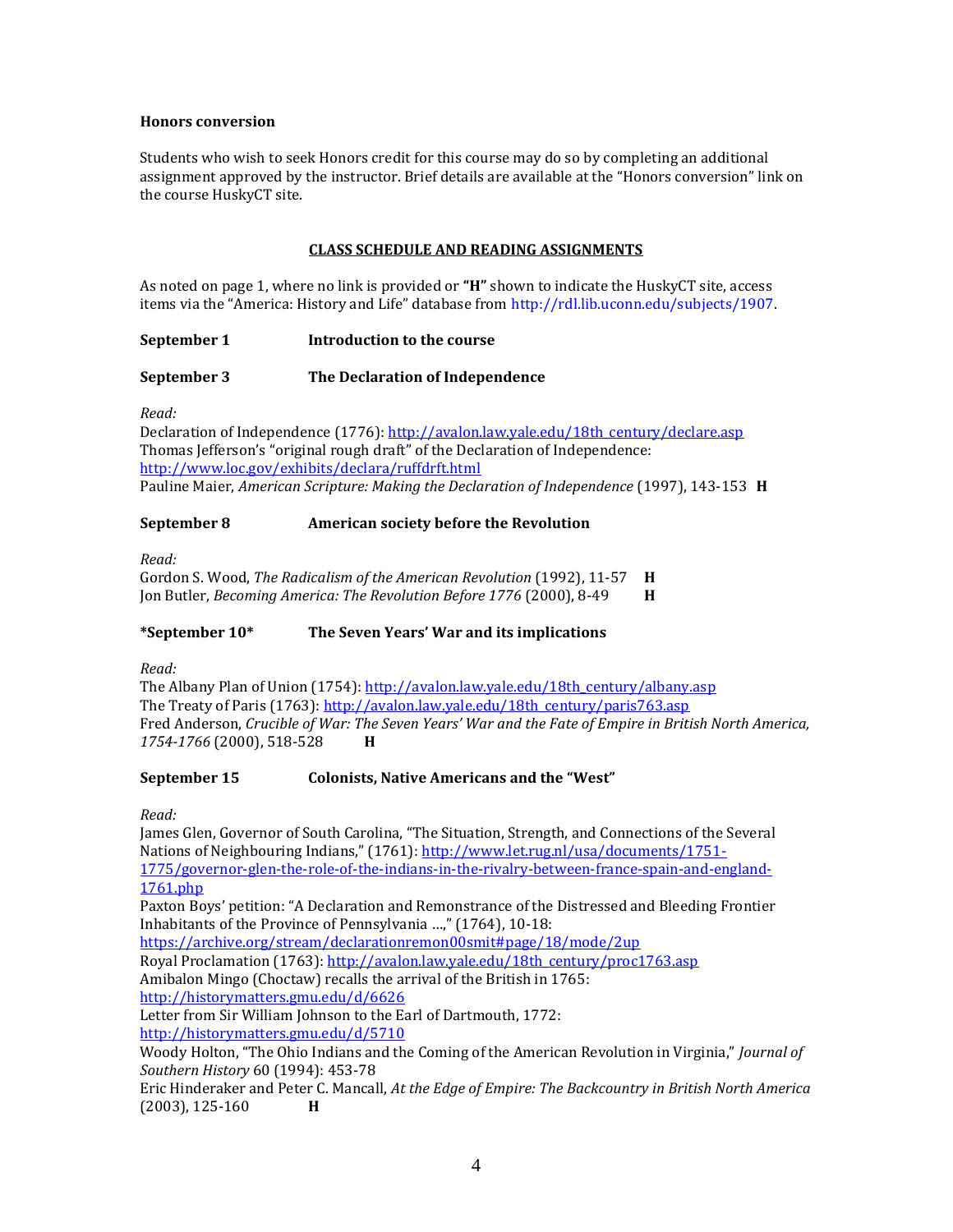## **\*September 17\* British colonial policy and its effects, 1763-1770**

*Read…*

Great Britain, Parliament: Stamp Act, 1765: [http://avalon.law.yale.edu/18th\\_century/stamp\\_act\\_1765.asp](http://avalon.law.yale.edu/18th_century/stamp_act_1765.asp) Resolutions of the [Stamp Act] Congress, Oct. 19, 1765: [http://avalon.law.yale.edu/18th\\_century/resolu65.asp](http://avalon.law.yale.edu/18th_century/resolu65.asp) Connecticut Resolutions on the Stamp Act, Dec. 1765: [http://avalon.law.yale.edu/18th\\_century/ct\\_resolutions\\_1765.asp](http://avalon.law.yale.edu/18th_century/ct_resolutions_1765.asp) Great Britain, Parliament: Declaratory Act, 1766: [http://avalon.law.yale.edu/18th\\_century/declaratory\\_act\\_1766.asp](http://avalon.law.yale.edu/18th_century/declaratory_act_1766.asp) Massachusetts Circular Letter to Colonial Legislatures, Feb. 1768: [http://avalon.law.yale.edu/18th\\_century/mass\\_circ\\_let\\_1768.asp](http://avalon.law.yale.edu/18th_century/mass_circ_let_1768.asp) Eliga H. Gould, "Fears of War, Fantasies of Peace: British Politics and the Coming of the American Revolution," in Eliga H. Gould and Peter S. Onuf, ed., *Empire and Nation: The American Revolution in the Atlantic World* (2005), 19-34 **H**

## **September 22 The emergence of popular politics in the American colonies**

*Read…*

Resolutions of the Boston Town Meeting, Sept. 13, 1768: [http://avalon.law.yale.edu/18th\\_century/res\\_boston\\_1768.asp](http://avalon.law.yale.edu/18th_century/res_boston_1768.asp) Boston Non-importation agreement, 1768: [http://avalon.law.yale.edu/18th\\_century/boston\\_non\\_importation\\_1768.asp](http://avalon.law.yale.edu/18th_century/boston_non_importation_1768.asp)

## *… and two of the following:*

Richard R. Beeman, "Deference, republicanism, and the emergence of popular politics in eighteenthcentury America," *William & Mary Quarterly* 49 (1992): 401-30 T.H. Breen, "Narrative of Commercial Life: Consumption, Ideology, and Community on the Eve of the American Revolution," *William & Mary Quarterly* 50 (1993): 471-501 Benjamin L. Carp, "Fire of Liberty: Firefighters, Urban Voluntary Culture, and the Revolutionary Movement," *William & Mary Quarterly* 58 (2001): 781-818

## **\*September 24\* Social conflicts within the colonies**

*Read:*

Charles Woodmason, "Journal," (1768) on the North Carolina Regulation: <http://historymatters.gmu.edu/d/6386>

Herman Husband and the North Carolina Regulation (1770): <http://historymatters.gmu.edu/d/6233> James P. Whittenburg, "Planters, Merchants, and Lawyers: Social Change and the Origins of the North Carolina Regulation," *William & Mary Quarterly* 34 (1977): 215-38

T. R. Clayton, "Sophistry, Security, and Socio-Political Structures in the American Revolution; Or, Why Jamaica did not Rebel," *Historical Journal* 29 (1986): 319-44

## **September 29 From resistance towards revolution: the Boston Massacre**

*Read:*

*A Short Narrative of the Horrid Massacre in Boston* (1770), 11-28: <https://books.google.com/books?id=catbAAAAQAAJ&pg=PP2#v=onepage&q&f=false> *A Fair Account of the Late Unhappy Disturbance at Boston in New England* (1770), 10-22: <https://books.google.com/books?id=bKtbAAAAQAAJ&pg=PA3&hl=en#v=onepage&q&f=false> Pauline Maier, *From Resistance to Revolution: Colonial Radicals and the Development of American Opposition to Britain, 1765-1776* (1972), chapter 7 **H**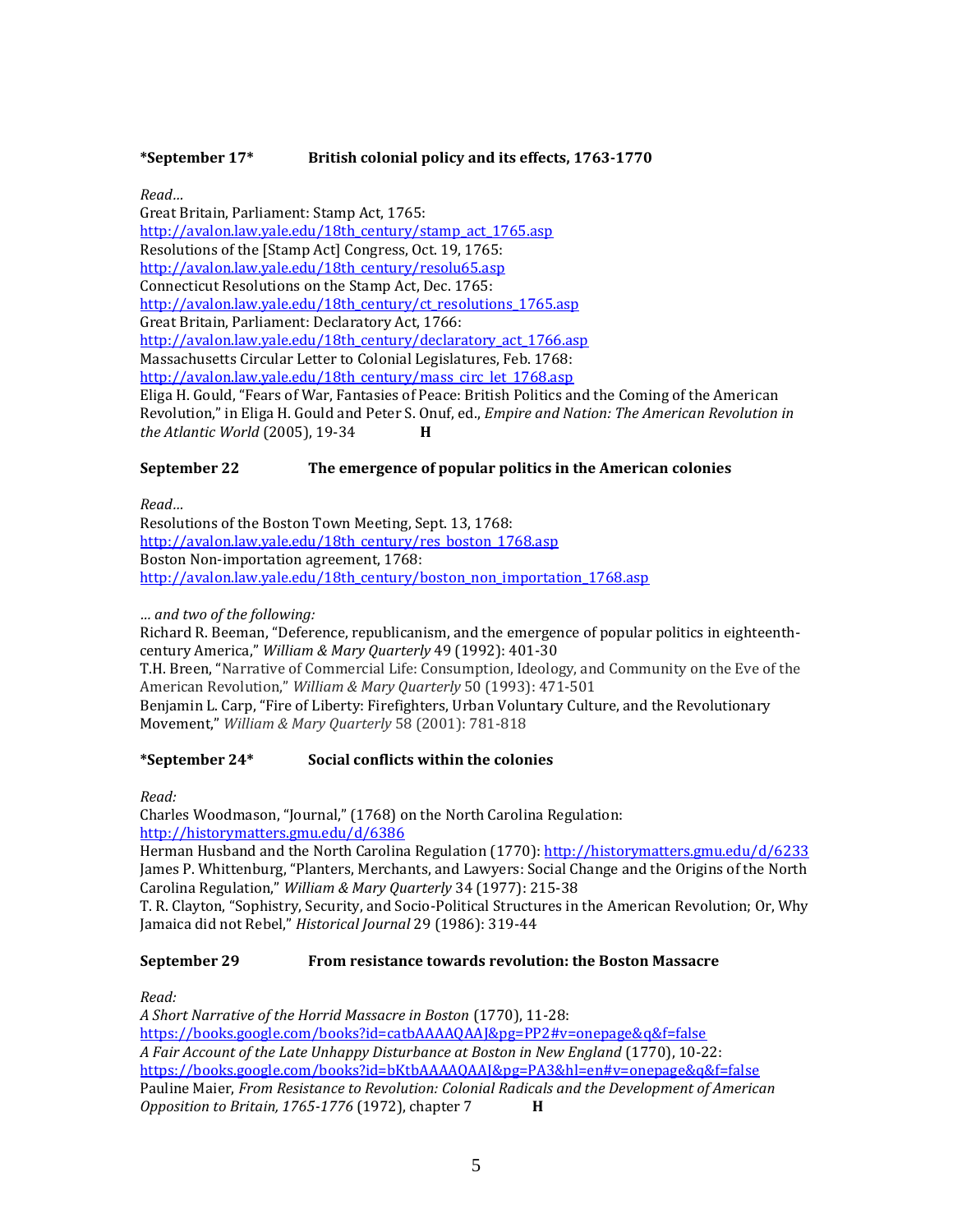**October 1 Early American Newspapers: In-class preparation for research papers**

**\*October 6\* From resistance towards revolution: the Boston Tea Party**

*Read:*

Recollections of George Roberts Twelves Hewes (1834), at<http://historymatters.gmu.edu/d/5799> and<http://historymatters.gmu.edu/d/5825>

Ray Raphael, "Tea Party Myths," *American History* 45 (2010): 60-65

Alfred F. Young, "George Robert Twelves Hewes (1742-1840): A Boston Shoemaker and the Memory of the American Revolution," *William and Mary Quarterly* 38 (Oct. 1981): 561-623

## **October 8 Politicization**

Boston Committee of Correspondence, Circular Letter, May 13, 1774:

[http://avalon.law.yale.edu/18th\\_century/circ\\_let\\_boston\\_1774.asp](http://avalon.law.yale.edu/18th_century/circ_let_boston_1774.asp)

Proceedings of Farmington, Conn., on the Boston Port Act, May 1774:

[http://avalon.law.yale.edu/18th\\_century/proc\\_farm\\_ct\\_1774.asp](http://avalon.law.yale.edu/18th_century/proc_farm_ct_1774.asp)

New York Committee of Fifty-One to the Boston Committee of Correspondence, May 23, 1774: http://avalon.law.vale.edu/18th\_century/letter\_ny\_comm\_1774.asp

"Brutus" to the Free and Loyal Inhabitants of the City and Colony of New-York, 1774 <http://historymatters.gmu.edu/d/5717> [the date 1770 given in the introduction to this item is incorrect]

Lieut-Gov. [Cadwallader] Colden to the Earl of Dartmouth, June 1, 1774:

[http://avalon.law.yale.edu/18th\\_century/letter\\_colden\\_dartmouth\\_1774.asp](http://avalon.law.yale.edu/18th_century/letter_colden_dartmouth_1774.asp)

"To the Ladies," *Connecticut Courant*, [March 3?] 1775[, http://www.teachushistory.org/american](http://www.teachushistory.org/american-revolution/resources/ladies)[revolution/resources/ladies](http://www.teachushistory.org/american-revolution/resources/ladies)

T. H. Breen, *American Insurgents, American Patriots: The Revolution of the People* (2010): 160-184 **H**

Michael A. McDonnell and Woody Holton, "Patriot vs. Patriot: Social Conflict in Virginia and the Origins of the American Revolution," *Journal of American Studies* 34 (2000): 231-256

## **\*October 13\* The coming of war**

*Read:*

First Continental Congress: Declaration and Resolves, Oct. 14, 1774:

[http://avalon.law.yale.edu/18th\\_century/resolves.asp](http://avalon.law.yale.edu/18th_century/resolves.asp)

First Continental Congress, Articles of Association, Oct. 20, 1774:

<http://www.ushistory.org/declaration/related/assoc74.htm>

Massachusetts Provincial Convention, letter to Continental Congress, May 1775:

[http://avalon.law.yale.edu/18th\\_century/contcong\\_06-02-75.asp#1](http://avalon.law.yale.edu/18th_century/contcong_06-02-75.asp#1)

Continental Congress: Declaration of the Causes and Necessity of Taking Up Arms, July 6, 1775: [http://avalon.law.yale.edu/18th\\_century/arms.asp#1](http://avalon.law.yale.edu/18th_century/arms.asp#1)

Robert A. Gross, *The Minutemen and their World* (1976), chap. 5, "The Regulars are Coming Out," pp. 109-132 **H**

Carol Berkin, *Revolutionary Mothers: Women in the Struggle for America's Independence* (2005), 26-49 **H**

Robert G. Parkinson, "From Indian Killer to Worthy Citizen: The Revolutionary Transformation of Michael Cresap," *William & Mary Quarterly* 63 (2006): 97-122

F. Nwabueze Okoye, "Chattel Slavery as the Nightmare of the American Revolutionaries," *William & Mary Quarterly* 37 (1980): 3-28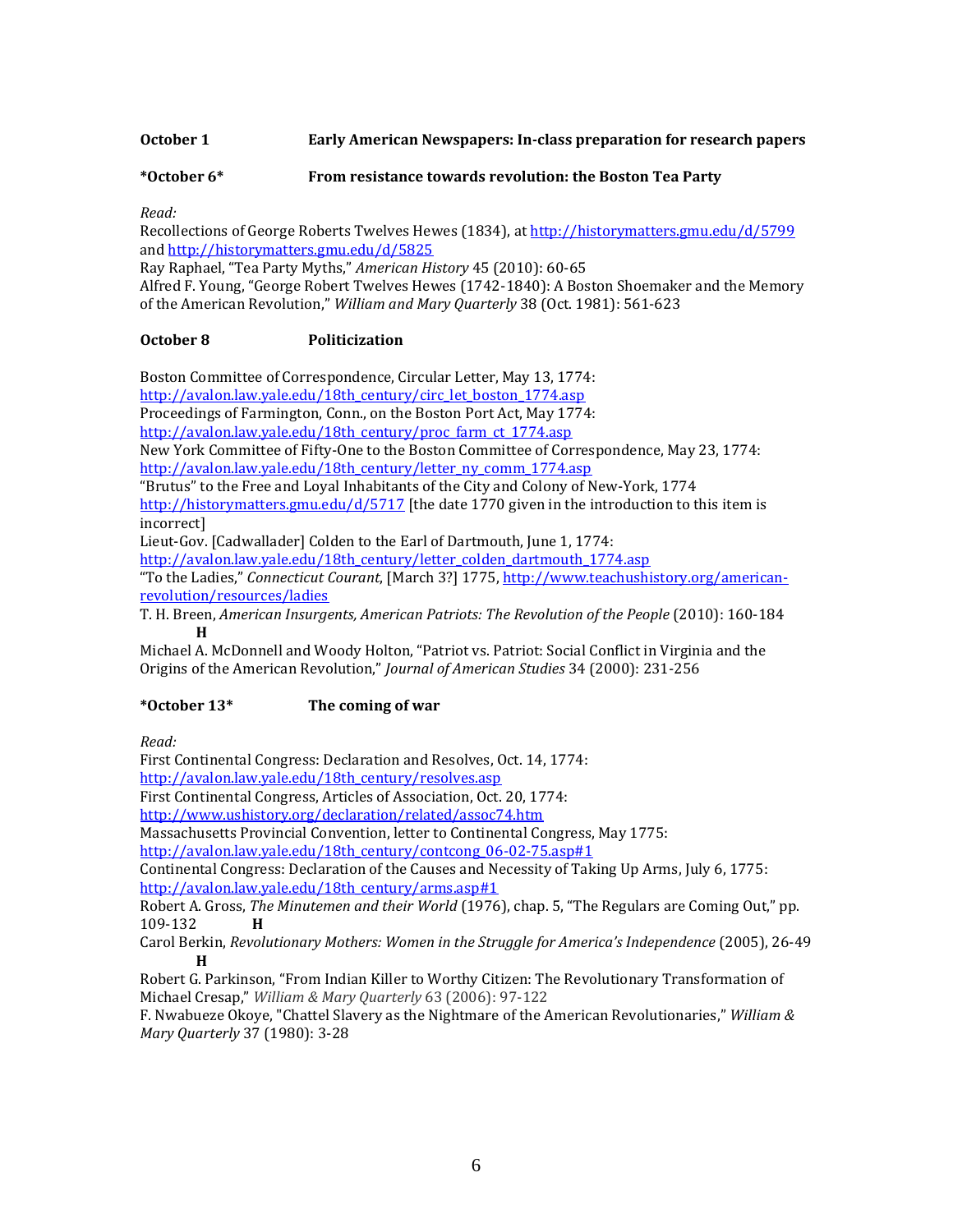## **October 15 Paths to Independence**

*Read:*

Continental Congress: Petition to the King *and* Address to the Inhabitants of Great Britain, July 1775: [http://avalon.law.yale.edu/18th\\_century/contcong\\_07-08-75.asp](http://avalon.law.yale.edu/18th_century/contcong_07-08-75.asp) Resolution of Richard Henry Lee, June 7, 1776: [http://avalon.law.yale.edu/18th\\_century/lee.asp](http://avalon.law.yale.edu/18th_century/lee.asp) Virginia Declaration of Rights, June 12, 1776: [http://avalon.law.yale.edu/18th\\_century/virginia.asp](http://avalon.law.yale.edu/18th_century/virginia.asp) [Thomas Paine] *Common Sense; Addressed to the Inhabitants of America* (1776), at <http://www.bartleby.com/133/> [Read at least Parts III and IV]

## **\*October 20\* The phases of Revolutionary war**

*Read …*

"Valley Forge, 1777-1778: Diary of Surgeon Albigence Waldo, of the Connecticut Line," *Pennsylvania Magazine of History and Biography* 21 (1897): 299-323:

[https://books.google.com/books?id=rMkbAAAAMAAJ&pg=PA299&dq=diary+of+surgeon+albigence](https://books.google.com/books?id=rMkbAAAAMAAJ&pg=PA299&dq=diary+of+surgeon+albigence+waldo&hl=en&sa=X&ved=0CB0Q6AEwAGoVChMIhpXMicK4xwIVw4MNCh11AANA#v=onepage&q=diary%20of%20surgeon%20albigence%20waldo&f=false) [+waldo&hl=en&sa=X&ved=0CB0Q6AEwAGoVChMIhpXMicK4xwIVw4MNCh11AANA#v=onepage&q=](https://books.google.com/books?id=rMkbAAAAMAAJ&pg=PA299&dq=diary+of+surgeon+albigence+waldo&hl=en&sa=X&ved=0CB0Q6AEwAGoVChMIhpXMicK4xwIVw4MNCh11AANA#v=onepage&q=diary%20of%20surgeon%20albigence%20waldo&f=false) [diary%20of%20surgeon%20albigence%20waldo&f=false](https://books.google.com/books?id=rMkbAAAAMAAJ&pg=PA299&dq=diary+of+surgeon+albigence+waldo&hl=en&sa=X&ved=0CB0Q6AEwAGoVChMIhpXMicK4xwIVw4MNCh11AANA#v=onepage&q=diary%20of%20surgeon%20albigence%20waldo&f=false)

Joseph Plumb Martin at the Battle of Yorktown: <http://historymatters.gmu.edu/d/6597> John Ferling, "One Hundred Days that Shook the World," *Smithsonian* 38 (2007): 44-54 Catherine Kaplan, "Theft and Counter-Theft: Joseph Plumb Martin's Revolutionary War," *Early American Literature* 41 (2006): 515-34

David Keithly, "Poor, Nasty and Brutish: Guerilla Operations in America's First Civil War," *Civil Wars* 4 (2001): 35-69

## **October 22 Frontiers and alliances**

*Read …* 

"Logan's Lament" (1774): <http://www.americanrhetoric.com/speeches/nativeamericans/chieflogan.htm> Continental Congress to the Six Nations, 1775: <http://cw.routledge.com/textbooks/9780415997119/downloads/ch1-5.pdf> Joseph Brant to Lord George Germain, 1776[, http://historymatters.gmu.edu/d/8071](http://historymatters.gmu.edu/d/8071) Treaty with the Delawares, 1778: <http://digital.library.okstate.edu/kappler/vol2/treaties/del0003.htm> Gregory Evans Dowd, *A Spirited Resistance: The North American Indian Struggle for Unity, 1745-1815* (1992), 65-87 **H** Rob Harper, "State Intervention and Extreme Violence in the Revolutionary Ohio Valley," *Journal of Genocide Research* 10 (2008): 233-48

Chris Tudda, " 'A Messiah that Will Never Come': A New Look at Saratoga, Independence, and Revolutionary War Diplomacy," *Diplomatic History* 32 (2008): 779-810

## **\*October 27\* Loyalism**

*Read …*

Edward Larkin, "What is a Loyalist? The American Revolution as Civil War," *Common-Place: The Interactive Journal of Early American Life* 8 (2007): [http://www.common-place.org/vol-08/no-](http://www.common-place.org/vol-08/no-01/larkin/)[01/larkin/](http://www.common-place.org/vol-08/no-01/larkin/)

*… and two of the following:*

Maya Jasanoff, "The Other Side of Revolution: Loyalists in the British Empire," *William & Mary Quarterly* 65 (2008): 205-32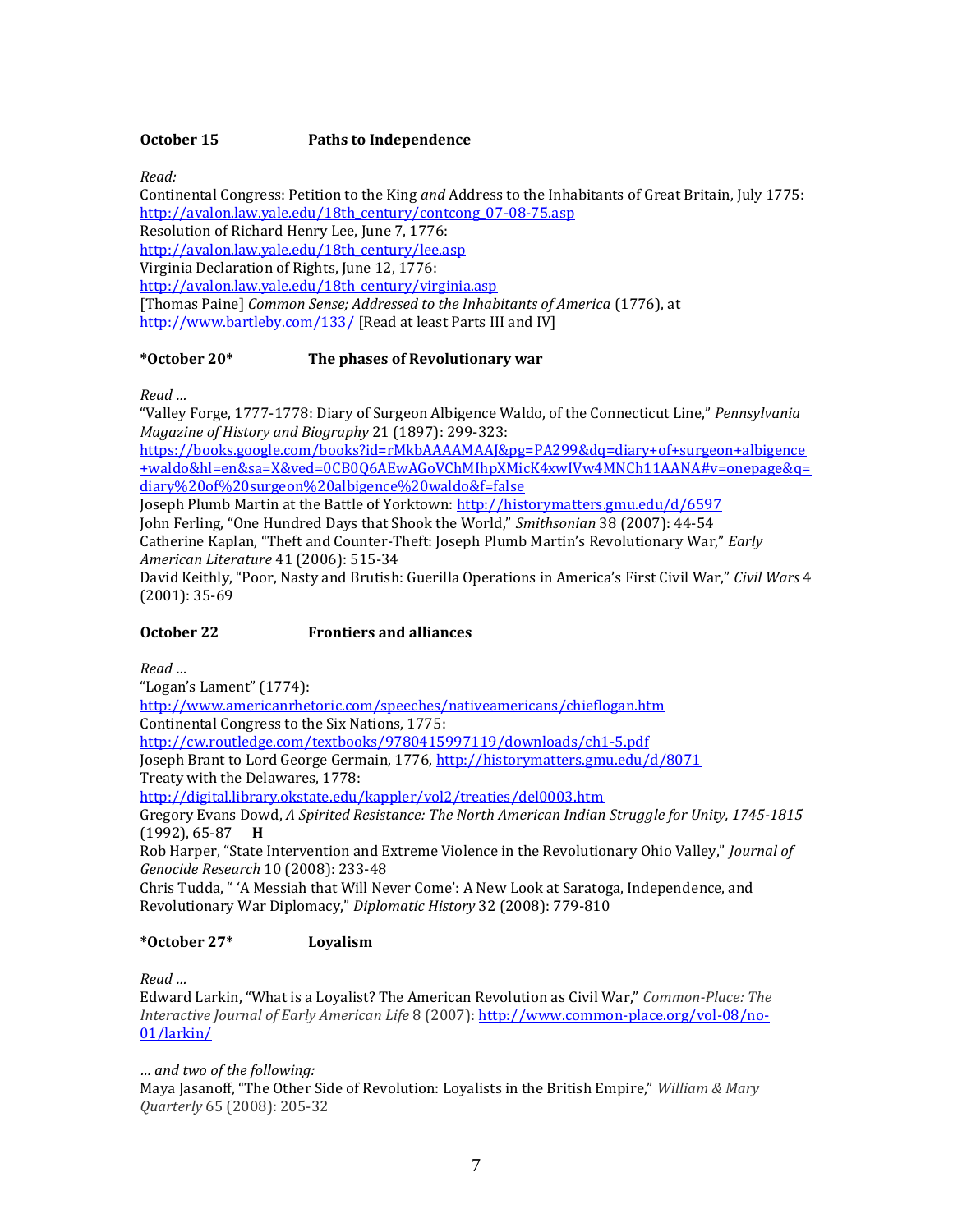Michael S. Adelberg, "An Evenly Balanced County: The Scope and Severity of Civil Warfare in Revolutionary Monmouth County, New Jersey," *Journal of Military History* 73 (2009): 9-47 Joseph S. Tiedemann, "Patriots by Default: Queens County, New York, and the British Army, 1776- 1783," *William & Mary Quarterly* 43 (1986): 35-63

# **October 29 Social change in the Revolutionary war**

*Read …*

Letters: Abigail Adams to John Adams, Mar 31-Apr 5, 1776; John Adams to Abigail Adams, Apr 14, 1776, via links a[t http://www.masshist.org/digitaladams/aea/browse/all\\_1776.html](http://www.masshist.org/digitaladams/aea/browse/all_1776.html) "Rags", 1778:<http://www.teachushistory.org/american-revolution/resources/advertisement-rags> Massachusetts slaves petition for freedom, 1777: <http://historymatters.gmu.edu/d/6237> Pennsylvania – An Act for the Gradual Abolition of Slavery, 1780, at: [http://avalon.law.yale.edu/18th\\_century/pennst01.asp](http://avalon.law.yale.edu/18th_century/pennst01.asp)

Petition of Cato to the Pennsylvania Legislature, 1781[, http://historymatters.gmu.edu/d/5716](http://historymatters.gmu.edu/d/5716) Memoir of Boston King:<http://historymatters.gmu.edu/d/6615>

## *… and two of the following:*

Edward Countryman, "Indians, the Colonial Order, and the Social Significance of the American Revolution," *William & Mary Quarterly* 53 (1996): 342-62

Michael A. McDonnell, "A World Turned 'Topsy Turvy': Robert Munford, The Patriots, and the Crisis of the Revolution in Virginia," *William & Mary Quarterly* 61 (2004): 235-70

Sylvia R. Frey, "Between Slavery and Freedom: Virginia Blacks in the American Revolution," *Journal of Southern History* 45 (1983): 375-98

Barbara Clark Smith, "Food Rioters and the American Revolution," *William & Mary Quarterly* 51 (1994): 3-38

## **\*November 3\* The re-formation of government and politics**

*Read:*

Pennsylvania Constitution, 1776: [http://avalon.law.yale.edu/18th\\_century/pa08.asp](http://avalon.law.yale.edu/18th_century/pa08.asp) New York Constitution, 1777: [http://avalon.law.yale.edu/18th\\_century/ny01.asp](http://avalon.law.yale.edu/18th_century/ny01.asp) Jackson Turner Main, "Government By The People: The American Revolution and the Democratization of the Legislatures," *William & Mary Quarterly* 23 (1966): 391-407 Michael S. Adelberg, "The Transformation of Local Governance in Monmouth County, New Jersey, during the War of the American Revolution," *Journal of the Early Republic* 31 (2011): 467-498

## **November 5 The Articles of Confederation**

*Read:*

Articles of Confederation, 1781[: http://avalon.law.yale.edu/18th\\_century/artconf.asp](http://avalon.law.yale.edu/18th_century/artconf.asp) James Madison, "Vices of the Political System of the United States," April 1787: [http://press](http://press-pubs.uchicago.edu/founders/documents/v1ch5s16.html)[pubs.uchicago.edu/founders/documents/v1ch5s16.html](http://press-pubs.uchicago.edu/founders/documents/v1ch5s16.html)

## **\*November 10\* Internal tensions in the 1780s**

*Read …*

Petition from the Town of Greenwich [Mass.], 1786: [http://shaysrebellion.stcc.edu/shaysapp/artifact\\_trans.do?shortName=petition\\_greenwich&page=](http://shaysrebellion.stcc.edu/shaysapp/artifact_trans.do?shortName=petition_greenwich&page) Governor's Proclamation, Sept. 1786: [http://shaysrebellion.stcc.edu/shaysapp/artifact\\_trans.do?shortName=broadside\\_jb7nov86&page=](http://shaysrebellion.stcc.edu/shaysapp/artifact_trans.do?shortName=broadside_jb7nov86&page) Decree closing the Springfield Court of Common Pleas, Dec. 1786: [http://shaysrebellion.stcc.edu/shaysapp/artifact.do?shortName=decree\\_spcourt26dec86](http://shaysrebellion.stcc.edu/shaysapp/artifact.do?shortName=decree_spcourt26dec86) Commendation for William Shepard, Feb. 1787: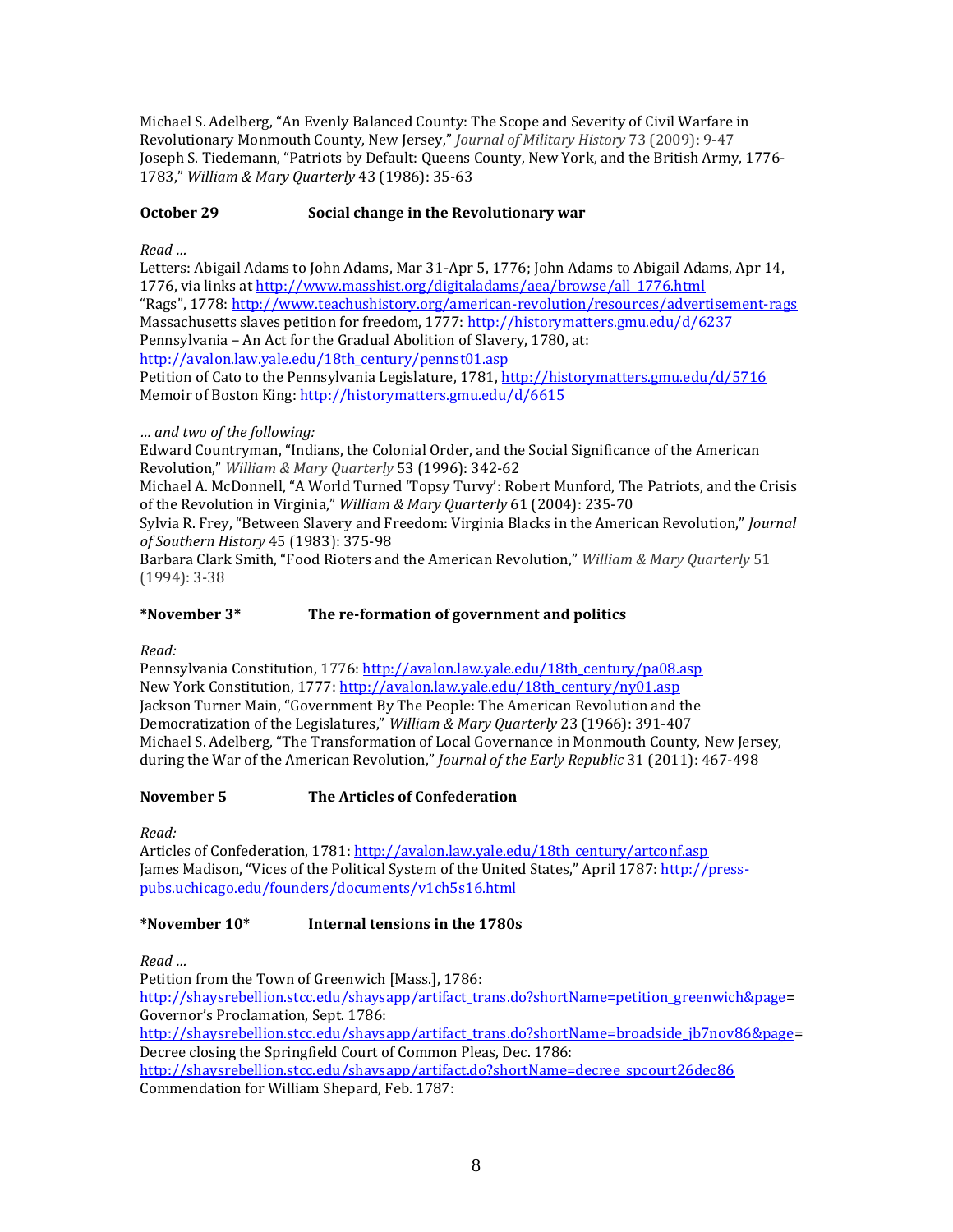[http://shaysrebellion.stcc.edu/shaysapp/artifact\\_trans.do?shortName=commendation\\_shephard5fe](http://shaysrebellion.stcc.edu/shaysapp/artifact_trans.do?shortName=commendation_shephard5feb87&page) [b87&page=](http://shaysrebellion.stcc.edu/shaysapp/artifact_trans.do?shortName=commendation_shephard5feb87&page)

Massachusetts General Court, Resolve that there is a Rebellion, Feb. 1787:

[http://shaysrebellion.stcc.edu/shaysapp/artifact\\_trans.do?shortName=resolve\\_senate9feb87&page=](http://shaysrebellion.stcc.edu/shaysapp/artifact_trans.do?shortName=resolve_senate9feb87&page) Excerpt from William Manning, *The Key of Liberty* (1799) on Shays's Rebellion, at <http://historymatters.gmu.edu/d/5836>

*… and two of the following:*

Terry Bouton, "A Road Closed: Rural Insurgency in Post-Independence Pennsylvania," *Journal of American History* 87 (2000-1): 855-887

Woody Holton, "An 'Excess of Democracy' – Or a Shortage? The Federalists' Earliest Adversaries," *Journal of the Early Republic* 25 (2005): 339-82

William Pencak, "Samuel Adams and Shays's Rebellion," *New England Quarterly* 62 (1989): 63-74

## **November 12 Creating the U.S. Constitution**

*Read:*

Virginia Plan: [http://avalon.law.yale.edu/18th\\_century/vatexta.asp](http://avalon.law.yale.edu/18th_century/vatexta.asp) New Jersey Plan: [http://avalon.law.yale.edu/18th\\_century/patexta.asp](http://avalon.law.yale.edu/18th_century/patexta.asp) Woody Holton, "Did Democracy Cause the Recession that led to the Constitution?" *Journal of American History* 92 (2005-6): 442-69 Jack N. Rakove, "The Great Compromise: Ideas, Interests, and the Politics of Constitution Making," *William and Mary Quarterly* 44 (1987): 424-457 Shlomo Slonim, "Motives at Philadelphia, 1787," *Law and History Review* 16 (1998): 527-552

# **\*November 17\* Federalists and Anti-Federalists**

*Read:*

Selections from *The Federalist* (1787): No. 10[: http://avalon.law.yale.edu/18th\\_century/fed10.asp](http://avalon.law.yale.edu/18th_century/fed10.asp) No. 51[: http://avalon.law.yale.edu/18th\\_century/fed51.asp](http://avalon.law.yale.edu/18th_century/fed51.asp) Isaac Kramnick, "The 'Great National Discussion:' The Discourse of Politics in 1787," *William & Mary Quarterly* 45 (1988): 3-32 Robert H. Webking, "Melancton Smith and the *Letters from a Federal Farmer*," *William & Mary Quarterly* 44 (1987): 510-28

# **November 19 Ratification and the Bill of Rights**

*Read:*

Massachusetts opponents to ratifying the Constitution: <http://historymatters.gmu.edu/d/6213> Ratification of the Constitution by Massachusetts, Feb. 1788: [http://avalon.law.yale.edu/18th\\_century/ratma.asp](http://avalon.law.yale.edu/18th_century/ratma.asp) Ratification of the Constitution by New York, Jul. 1788:

[http://avalon.law.yale.edu/18th\\_century/ratny.asp](http://avalon.law.yale.edu/18th_century/ratny.asp)

Pauline Maier, *Ratification: The People Debate the Constitution, 1787-1788* (2010), 255-291 **H** Robin L. Einhorn, "Patrick Henry's Case Against the Constitution: The Structural Problem with Slavery," *Journal of the Early Republic* 22 (2002): 549-574

**November 24 and 26 Thanksgiving Break: no classes**